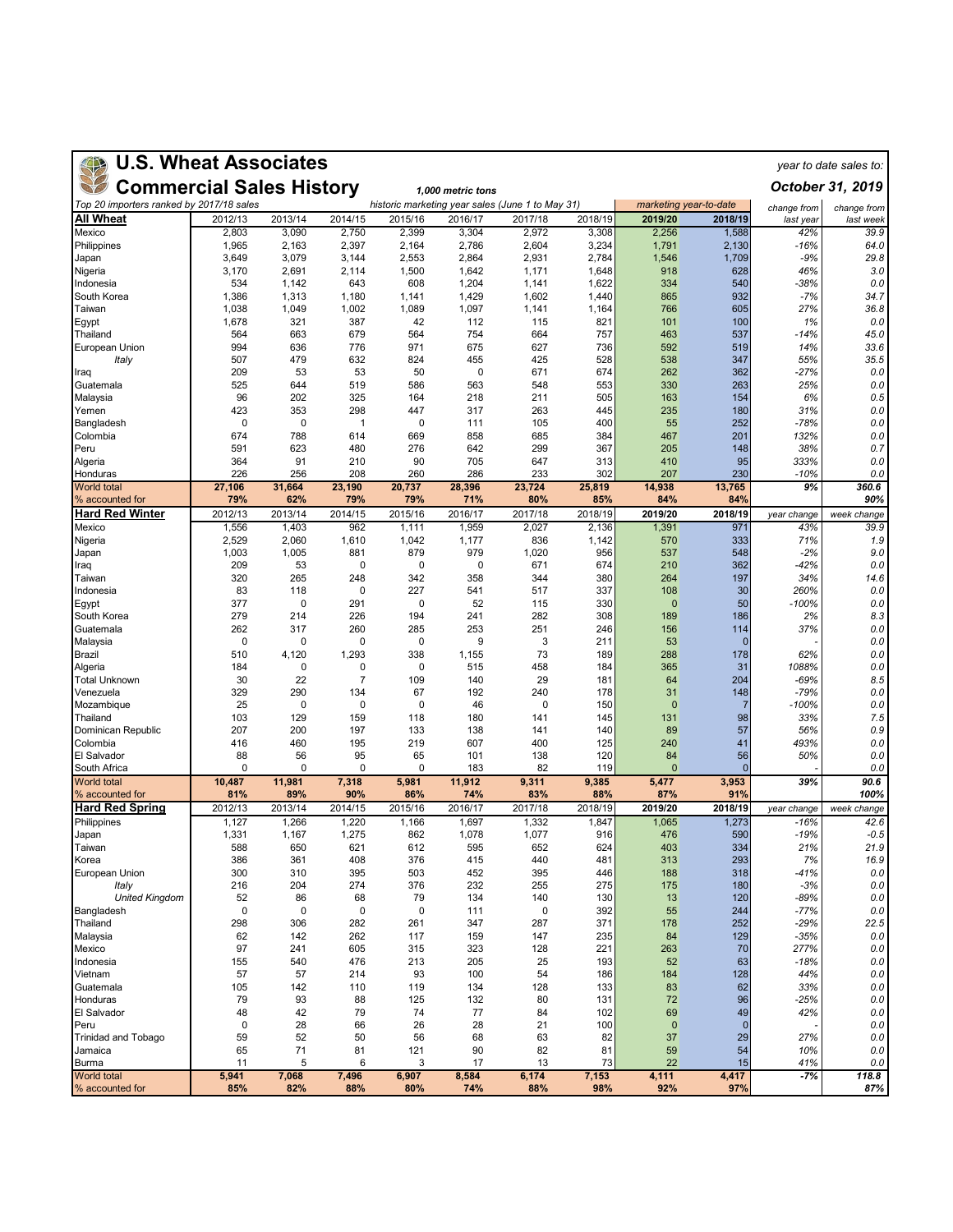## **U.S. Wheat Associates** *year to date sales to:*

**Commercial Sales History (continued)**

| Top 20 importers ranked by 2017/18 sales |                    | 1,000 Metric Tons<br>marketing year-to-date |                   |                |                         |                |              |                                | change from        | change from     |             |
|------------------------------------------|--------------------|---------------------------------------------|-------------------|----------------|-------------------------|----------------|--------------|--------------------------------|--------------------|-----------------|-------------|
| <b>Soft Red Winter</b>                   | 2012/13            | 2013/14                                     | 2014/15           | 2015/16        | 2016/17                 | 2017/18        | 2018/19      | 2019/20                        | 2018/19            | last year       | last week   |
| Mexico                                   | 1,110              | 1,410                                       | 1,182             | 970            | 1,004                   | 733            | 917          | 578                            | 525                | 10%             | 0.0         |
| Egypt                                    | 1,070              | 321                                         | 96                | 9              | 0                       | 0              | 441          | $\mathbf{0}$                   | 50                 | -100%           | 0.0         |
| Nigeria                                  | 445                | 503<br>264                                  | 348               | 306<br>409     | 226<br>229              | 245<br>274     | 272<br>259   | 118                            | 94                 | 25%             | 0.0         |
| Colombia<br>Indonesia                    | 246<br>0           | 0                                           | 409<br>8          | 2              | 0                       | 0              | 222          | 226<br>$\overline{2}$          | 161<br>$\mathbf 0$ | 41%             | 0.0<br>0.0  |
| Ecuador                                  | 134                | 156                                         | 270               | 343            | 178                     | 100            | 197          | 78                             | 93                 | -16%            | 0.0         |
| Peru                                     | 115                | 136                                         | 146               | 125            | 144                     | 155            | 175          | 110                            | 148                | -26%            | 0.7         |
| Dominican Republic                       | 124                | 136                                         | 98                | 107            | 108                     | 114            | 110          | 59                             | 67                 | $-12%$          | 0.0         |
| Honduras                                 | 77                 | 88                                          | 67                | 99             | 116                     | 108            | 105          | 64                             | 78                 | -18%            | 0.0         |
| Brazil                                   | 105                | 197                                         | 213               | 174            | 55                      | 55             | 79           | 63                             | 60                 | 5%              | 0.0         |
| Jamaica                                  | 91                 | 88                                          | 76                | 77             | 75                      | 78             | 75           | 49                             | 49                 | 0%              | 0.0         |
| Costa Rica                               | 62                 | 79                                          | 69                | 79             | 45                      | 60             | 59           | 52                             | 55                 | -4%             | 8.0         |
| <b>Trinidad and Tobago</b>               | 42                 | 43                                          | 39                | 36             | 35                      | 38             | 49           | 26                             | 23                 | 11%             | 0.8         |
| Chile<br>Panama                          | 139<br>55          | 125                                         | 44                | 109<br>76      | 13<br>32                | 8              | 46<br>39     | 89                             | 24                 | 275%            | 0.0         |
| Isreal                                   | 20                 | 39<br>8                                     | 40<br>0           | 0              | 0                       | 39<br>0        | 33           | 38<br>$\mathbf{0}$             | 37<br>$\Omega$     | 4%              | 0.0<br>0.0  |
| <b>United Arab Emirates</b>              | 22                 | 24                                          | 28                | 26             | 54                      | 36             | 32           | $\mathbf{0}$                   | ŋ                  |                 | 0.0         |
| Philippines                              | $\mathbf 0$        | $\overline{\mathbf{c}}$                     | 245               | $\mathbf 0$    | $\mathbf 0$             | 0              | 30           | $\mathbf{0}$                   | $\Omega$           |                 | 0.0         |
| Canada                                   | 17                 | $\overline{4}$                              | 51                | 0              | 3                       | $\overline{7}$ | 29           | 55                             | 3                  | 1709%           | 0.0         |
| Guatemala                                | 23                 | 37                                          | 17                | 21             | 26                      | 21             | 29           | 14                             | 16                 | $-13%$          | 0.0         |
| <b>World total</b><br>% accounted for    | 5,392<br>72%       | 7,536<br>49%                                | 3,783<br>91%      | 3,219<br>92%   | 2,526<br>93%            | 2,513<br>82%   | 3,323<br>96% | 1,833<br>88%                   | 1,683<br>88%       | 9%              | 10.9<br>87% |
| White                                    | 2012/13            | 2013/14                                     | 2014/15           | 2015/16        | 2016/17                 | 2017/18        | 2018/19      | 2019/20                        | 2018/19            | year change     | week change |
| Philippines                              | 808                | 864                                         | 875               | 879            | 1,040                   | 1,174          | 1,323        | 710                            | 826                | $-14%$          | 21.4        |
| Japan                                    | 1,057              | 854                                         | 987               | 812            | 784                     | 829            | 889          | 508                            | 565                | $-10%$          | 21.3        |
| Indonesia                                | 296                | 483                                         | 158               | 166            | 457                     | 599            | 870          | 173                            | 447                | -61%            | 0.0         |
| South Korea                              | 716                | 731                                         | 538               | 565            | 767                     | 806            | 645          | 359                            | 451                | $-20%$          | 7.8         |
| Yemen                                    | 423                | 353                                         | 298               | 447            | 317                     | 263            | 445          | 235                            | 180                | 31%             | 0.0         |
| Thailand                                 | 164                | 228                                         | 174               | 180            | 227                     | 236            | 241          | 154                            | 187                | -18%            | 15.0        |
| Nigeria                                  | 110                | 19                                          | 32                | 28             | 84                      | 30             | 160          | 123                            | 113                | 10%             | 0.0         |
| Taiwan                                   | 130<br>119         | 134<br>127                                  | 121               | 132<br>147     | 145                     | 144            | 144<br>127   | 90                             | 70                 | 30%             | 0.3<br>0.0  |
| Guatemala<br>Chile                       | 189                | 152                                         | 119<br>121        | 24             | 134<br>87               | 132<br>132     | 121          | 76<br>$6\phantom{1}6$          | 61<br>84           | 26%<br>-93%     | 0.0         |
| Sri Lanka                                | 43                 | 161                                         | 110               | 69             | 87                      | 69             | 115          | 67                             | 67                 | 0%              | 0.0         |
| Singapore                                | 29                 | 35                                          | 77                | 32             | 56                      | 67             | 67           | 31                             | 35                 | -10%            | 0.0         |
| El Salvador                              | 53                 | 35                                          | 62                | 33             | 47                      | 49             | 56           | 37                             | 23                 | 59%             | 0.0         |
| Malaysia                                 | 34                 | 60                                          | 61                | 48             | 49                      | 61             | 54           | 26                             | 23                 | 10%             | 0.5         |
| Vietnam                                  | 67                 | 39                                          | 44                | 93             | 58                      | 105            | 52           | 39                             | 44                 | -12%            | 0.0         |
| <b>Total Unknown</b>                     | $\mathbf 0$        | 0                                           | 52                | 163            | 222                     | 175            | 37           | 43                             | 101                | -57%            | 0.0         |
| Mexico                                   | 40                 | 34                                          | 0                 | 3              | 16                      | 84             | 35           | 24                             | 22                 | 8%              | 0.0         |
| Oman                                     | 0                  | 0                                           | 0                 | 0              | 0                       | 0              | 21           | $\mathbf{0}$                   | $\overline{0}$     |                 | 0.0         |
| Canada                                   | 11<br>0            | 9<br>$\mathbf 0$                            | 8<br>$\Omega$     | 5<br>0         | 1<br>0                  | 10<br>0        | 13<br>11     | $\overline{7}$<br>$\mathbf{0}$ | 7<br>$\Omega$      | -8%             | 0.0         |
| South Africa<br><b>World</b> total       | 4,685              | 4,559                                       | 3,886             | 3,929          | 4,846                   | 5,321          | 5,454        | 2,846                          | 3,323              | $-14%$          | 0.0<br>66.4 |
| % accounted for                          | 92%                | 95%                                         | 99%               | 97%            | 94%                     | 93%            | 99%          | 95%                            | 99%                |                 | 100%        |
| Durum                                    | 2012/13            | 2013/14                                     | 2014/15           | 2015/16        | 2016/17                 | 2017/18        | 2018/19      | 2019/20                        | 2018/19            | year change     | week change |
| European Union                           | 262                | 312                                         | 358               | 468            | 223                     | 170            | 290          | 404                            | 201                | 101%            | 33.6        |
| Belgium                                  | 38                 | 0                                           | 0                 | 0              | 0                       | 0              | 21           | 41                             | 21                 | 90%             | $-1.9$      |
| Italy<br>Spain                           | 202<br>$\mathbf 0$ | 274<br>0                                    | 358<br>0          | 448<br>20      | 223<br>0                | 170<br>0       | 253<br>9     | 363<br>$\mathbf{0}$            | 167<br>9           | 117%<br>$-100%$ | 35.5<br>0.0 |
| Portugal                                 | 10                 | 0                                           | 0                 | 0              | 0                       | 0              | 7            | $\overline{0}$                 | 3                  | $-100%$         | 0.0         |
| Germany                                  | 11                 | 29                                          | 0                 | 0              | 0                       | 0              | $\Omega$     | $\mathbf{0}$                   | $\mathbf{0}$       |                 | 0.0         |
| <b>Total Unknown</b>                     | 0                  | 0                                           | 2                 | 3              | 0                       | 0              | 0            | 126                            | 31                 | 305%            | 19.5        |
| Algeria                                  | 180                | 67                                          | 210               | 90             | 190                     | 189            | 129          | 45                             | 64                 | $-30%$          | 0.0         |
| Nigeria                                  | 48                 | 17                                          | 26                | 39             | 65                      | 17             | 37           | 28                             | 67                 | $-58%$          | 0.0         |
| Guatemala                                | 15                 | 21                                          | 14                | 14             | 15                      | 16             | 17           | $\mathbf{0}$                   | 10                 | -100%           | $0.0$       |
| Japan                                    | $\overline{1}$     | $\mathbf{1}$                                | 1                 | $\overline{1}$ | 14                      | 5              | 12           | $\overline{4}$                 | 6                  | -34%            | 0.0         |
| Panama                                   | $\overline{7}$     | 6                                           | 3                 | 10             | 5                       | 5              | 8<br>7       | 8                              |                    | $-16%$          | 0.0         |
| Peru<br>Ecuador                          | 0<br>0             | 10<br>0                                     | 10<br>$\mathbf 0$ | 0<br>0         | 0<br>0                  | 0<br>5         |              | $\mathbf{0}$<br>$\mathbf{0}$   |                    | $-100%$         | 0.0<br>0.0  |
| Venezuela                                | 51                 | 70                                          | 78                | 0              | 0                       | 0              | O            | 7                              |                    |                 | 0.0         |
| Mexico                                   | 0                  | $\overline{\mathbf{c}}$                     | 1                 | $\mathbf 0$    | $\overline{\mathbf{c}}$ | 0              | C            | $\overline{0}$                 |                    |                 | 0.0         |
| Canada                                   | 0                  | $\overline{\mathbf{c}}$                     | 0                 | 20             | 0                       | 0              | C            | $\mathbf{0}$                   |                    |                 | 0.0         |
| Cameroon                                 | 0                  | 0                                           | 0                 | 0              | 4                       | 0              | C            | $\mathbf{0}$                   | 0                  |                 | 0.0         |
| Chile                                    | 7                  | 8                                           | 0                 | 0              | 0                       | 0              | C            | $\overline{0}$                 |                    |                 | 0.0         |
| Morocco                                  | $\mathbf 0$        | 0                                           | 0                 | 10             | 0                       | 0              | 0            | $\mathbf{0}$                   | $\mathbf{0}$       |                 | 0.0         |
| South Africa                             | 0                  | $\mathbf 0$                                 | $\Omega$          | 0              | 9                       | 0              | O            | $\mathbf{0}$                   | $\Omega$           |                 | 0.0         |
| <b>World total</b>                       | 601                | 519                                         | 706               | 702<br>94%     | 527<br>100%             | 405<br>100%    | 504<br>96%   | 671<br>86%                     | 389<br>95%         | 72%             | 73.9        |
| % accounted for                          | 89%                | 98%                                         | 100%              |                |                         |                |              |                                |                    |                 |             |

*October 31, 2019*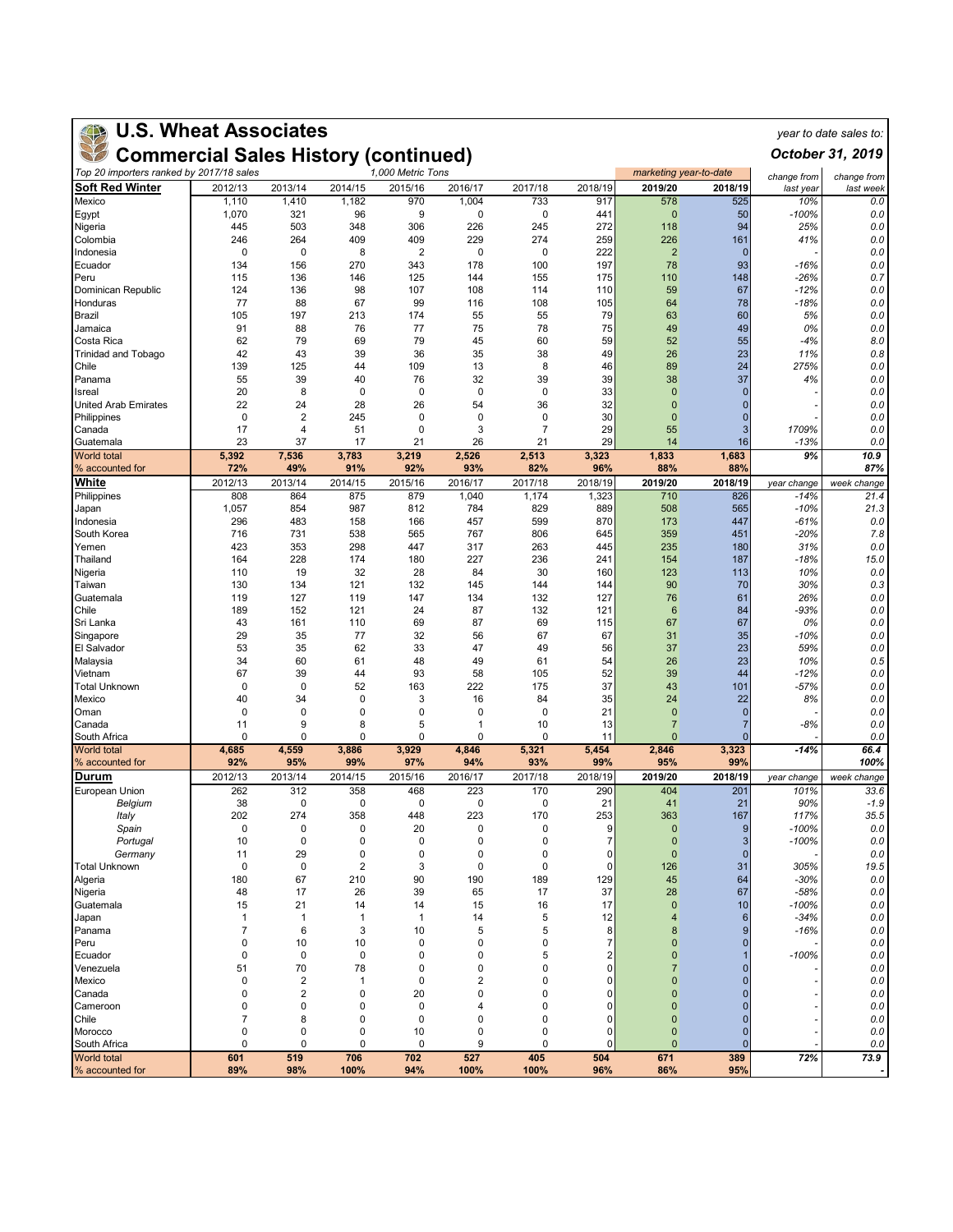| <b>U.S. Wheat Associates</b><br>Summary of Commercial Sales for 2019/20 (as of October 31, 2019)<br>1,000 Metric Tons |                      |                     |                    |                     |                    |                 |                     |                    |                   |                     |                 |                |
|-----------------------------------------------------------------------------------------------------------------------|----------------------|---------------------|--------------------|---------------------|--------------------|-----------------|---------------------|--------------------|-------------------|---------------------|-----------------|----------------|
|                                                                                                                       |                      |                     | 2019/20            |                     |                    |                 |                     |                    | 2018/19           |                     |                 |                |
| Mexico/Cent. Amer./Caribbean<br>Barbados                                                                              | <b>TOTAL</b><br>11.1 | <b>HRW</b><br>0.0   | <b>SRW</b><br>3.6  | <b>HRS</b><br>7.5   | White<br>0.0       | Durum<br>0.0    | <b>TOTAL</b><br>8.7 | <b>HRW</b><br>0.0  | <b>SRW</b><br>2.5 | <b>HRS</b><br>6.2   | White<br>0.0    | Durum<br>0.0   |
| <b>Belize</b>                                                                                                         | 8.9                  | 0.0                 | 0.0                | 8.9                 | 0.0                | 0.0             | 10.8                | 2.2                | 0.0               | 8.6                 | 0.0             | 0.0            |
| Bermuda<br>Canada                                                                                                     | 0.0<br>61.2          | 0.0<br>0.0          | 0.0<br>54.6        | 0.0<br>0.0          | 0.0<br>6.6         | 0.0<br>0.0      | 0.0<br>12.9         | 0.0<br>2.7         | 0.0<br>3.0        | 0.0<br>0.0          | 0.0<br>7.2      | 0.0<br>0.0     |
| Costa Rica                                                                                                            | 62.3                 | 10.0                | 52.2               | 0.0                 | 0.0                | 0.0             | 88.5                | 34.0               | 54.5              | 0.0                 | 0.0             | 0.0            |
| Cuba<br>Dominican Republic                                                                                            | 0.0<br>148.3         | 0.0<br>89.0         | 0.0<br>59.3        | 0.0<br>0.0          | 0.0<br>0.0         | 0.0<br>0.0      | 0.0<br>132.3        | 0.0<br>57.1        | 0.0<br>67.5       | 0.0<br>7.8          | 0.0<br>0.0      | 0.0<br>0.0     |
| El Salvador                                                                                                           | 196.1                | 84.4                | 5.9                | 69.3                | 36.5               | 0.0             | 131.0               | 56.3               | 2.9               | 48.8                | 23.0            | 0.0            |
| French West Indies<br>Guatemala                                                                                       | 12.8<br>329.7        | 11.0<br>156.4       | 0.0<br>14.1        | 1.8<br>82.7         | 0.0<br>76.4        | 0.0<br>0.0      | 17.8<br>262.8       | 13.0<br>113.7      | 0.0<br>16.1       | 4.8<br>62.4         | 0.0<br>60.9     | 0.0<br>9.7     |
| Guyana                                                                                                                | 15.4                 | 5.0                 | 0.4                | 10.0                | 0.0                | 0.0             | 16.4                | 5.1                | 0.0               | 11.3                | 0.0             | 0.0            |
| Haiti<br>Honduras                                                                                                     | 52.0<br>206.6        | 50.0<br>70.7        | 0.0<br>64.0        | 2.0<br>72.0         | 0.0<br>0.0         | 0.0<br>0.0      | 42.3<br>229.6       | 38.7<br>56.0       | 0.0<br>77.7       | 3.6<br>95.9         | 0.0<br>0.0      | 0.0<br>0.0     |
| Jamaica                                                                                                               | 107.5                | 0.0                 | 48.5               | 59.0                | 0.0                | 0.0             | 102.3               | 0.0                | 48.7              | 53.6                | 0.0             | 0.0            |
| Leeward/Windward Islands<br>Mexico                                                                                    | 31.0<br>2,255.8      | 0.0<br>1,391.0      | 0.9<br>577.7       | 30.1<br>263.4       | 0.0<br>23.7        | 0.0<br>0.0      | 31.0<br>1,588.0     | 0.0<br>970.7       | 0.7<br>525.5      | 30.3<br>69.9        | 0.0<br>21.9     | 0.0<br>0.0     |
| Nicaragua                                                                                                             | 10.7                 | 0.7                 | 4.4                | 5.6                 | 0.0                | 0.0             | 6.5                 | 0.0                | 1.2               | 5.3                 | 0.0             | 0.0            |
| Panama<br><b>Trinidad And Tobago</b>                                                                                  | 140.1<br>63.3        | 26.6<br>0.0         | 38.1<br>26.0       | 67.5<br>37.3        | 0.0<br>0.0         | 8.0<br>0.0      | 140.9<br>52.7       | 28.0<br>0.0        | 36.7<br>23.3      | 66.7<br>29.4        | 0.0<br>0.0      | 9.5<br>0.0     |
| Venezuela                                                                                                             | 37.3                 | 30.8                | 0.0                | 0.0                 | 0.0                | 6.5             | 154.4               | 148.4              | 6.0               | 0.0                 | 0.0             | 0.0            |
| Summary Of Total<br><b>Ytd Export Sales Change</b>                                                                    | 3,750.0<br>721.2     | 1,925.7<br>399.8    | 949.6<br>83.2      | 717.1<br>212.5      | 143.2<br>30.3      | 14.5<br>(4.7)   | 3,028.9             | 1,525.9            | 866.4             | 504.6               | 112.9           | 19.1           |
| <b>Percent Change</b>                                                                                                 | 24%                  | 26%                 | 10%                | 42%                 | 27%                | -24%            |                     |                    |                   |                     |                 |                |
| <b>South America</b><br>Argentina                                                                                     | 2019/20<br>0.0       | <b>HRW</b><br>0.0   | <b>SRW</b><br>0.0  | <b>HRS</b><br>0.0   | White<br>0.0       | Durum<br>0.0    | 2018/19<br>0.0      | <b>HRW</b><br>0.0  | <b>SRW</b><br>0.0 | <b>HRS</b><br>0.0   | White<br>0.0    | Durum<br>0.0   |
| Brazil                                                                                                                | 350.7                | 288.0               | 62.7               | 0.0                 | 0.0                | 0.0             | 237.6               | 177.7              | 59.9              | 0.0                 | 0.0             | 0.0            |
| Bolivia<br>Chile                                                                                                      | 0.0<br>279.6         | 0.0<br>184.6        | 0.0<br>89.0        | 0.0<br>0.0          | 0.0<br>6.0         | 0.0<br>0.0      | 0.0<br>160.4        | 0.0<br>36.6        | 0.0<br>23.7       | 0.0<br>16.4         | 0.0<br>83.6     | 0.0<br>0.0     |
| Colombia                                                                                                              | 466.7                | 240.4               | 226.3              | 0.0                 | 0.0                | 0.0             | 201.4               | 40.5               | 160.8             | 0.0                 | 0.0             | 0.0            |
| Ecuador<br>Peru                                                                                                       | 211.1<br>204.7       | 133.3<br>95.0       | 77.8<br>109.7      | 0.0<br>0.0          | 0.0<br>0.0         | 0.0<br>0.0      | 105.6<br>148.5      | 11.5<br>0.0        | 93.1<br>148.5     | 0.0<br>0.0          | 0.0<br>0.0      | 1.0<br>0.0     |
| Uruguay                                                                                                               | 0.0                  | 0.0                 | 0.0                | 0.0                 | 0.0                | 0.0             | 0.0                 | 0.0                | 0.0               | 0.0                 | 0.0             | 0.0            |
| Summary Of Total<br><b>Ytd Export Sales Change</b>                                                                    | 1,512.9<br>659.5     | 941.4<br>675.1      | 565.5<br>79.4      | 0.0<br>(16.4)       | 6.0                | 0.0<br>(1.0)    | 853.4               | 266.3              | 486.1             | 16.4                | 83.6            | 1.0            |
| <b>Percent Change</b>                                                                                                 | 77%                  | 253%                | 16%                | -100%               | (77.6)<br>$-93%$   | $-100%$         |                     |                    |                   |                     |                 |                |
| <b>North Asia</b>                                                                                                     | 2019/20              | <b>HRW</b>          | <b>SRW</b>         | <b>HRS</b>          | White              | Durum           | 2018/19             | <b>HRW</b>         | <b>SRW</b>        | <b>HRS</b>          | White           | Durum          |
| Japan<br>North Korea                                                                                                  | 1,546.3<br>0.0       | 537.0<br>0.0        | 21.4<br>0.0        | 475.7<br>0.0        | 508.0<br>0.0       | 4.2<br>0.0      | 1,708.5<br>0.0      | 547.8<br>0.0       | 0.0<br>0.0        | 589.6<br>0.0        | 564.7<br>0.0    | 6.4<br>0.0     |
| South Korea                                                                                                           | 864.7                | 189.2               | 3.5                | 312.7               | 359.3              | 0.0             | 931.9               | 185.5              | 2.7               | 292.5               | 451.1           | 0.0            |
| Taiwan<br>Summary Of Total                                                                                            | 766.4<br>3,177.5     | 263.7<br>989.8      | 9.7<br>34.5        | 402.7<br>1,191.2    | 90.4<br>957.7      | 0.0<br>4.3      | 605.2<br>3,245.7    | 196.6<br>929.9     | 4.9<br>7.6        | 334.2<br>1,216.3    | 69.5<br>1,085.3 | 0.0<br>6.4     |
| <b>Ytd Export Sales Change</b>                                                                                        | (68.2)               | 59.9                | 26.9               | (25.2)              | (127.6)            | (2.2)           |                     |                    |                   |                     |                 |                |
| <b>Percent Change</b><br><b>Hong Kong/China</b>                                                                       | $-2%$<br>2019/20     | 6%<br><b>HRW</b>    | 352%<br><b>SRW</b> | $-2%$<br><b>HRS</b> | $-12%$<br>White    | $-33%$<br>Durum | 2018/19             | <b>HRW</b>         | <b>SRW</b>        | <b>HRS</b>          | White           | Durum          |
| Hong Kong                                                                                                             | 2.9                  | 0.0                 | 0.0                | 0.0                 | 2.9                | 0.0             | 2.3                 | 0.0                | 0.0               | 0.0                 | 2.3             | 0.0            |
| China<br>Summary Of Total                                                                                             | 193.0<br>195.9       | 0.0<br>0.0          | 0.0<br>0.0         | 63.0<br>63.0        | 130.0<br>132.9     | 0.0<br>0.0      | 0.0<br>2.3          | 0.0<br>0.0         | 0.0<br>0.0        | 0.0<br>0.0          | 0.0<br>2.3      | 0.0<br>0.0     |
| <b>Ytd Export Sales Change</b>                                                                                        | 193.7                | 0.0                 | 0.0                | 63.0                | 130.7              | 0.0             |                     |                    |                   |                     |                 |                |
| <b>Percent Change</b><br>South Asia                                                                                   | 8597%<br>2019/20     | <b>HRW</b>          | <b>SRW</b>         | <b>HRS</b>          | 5800%<br>White     | Durum           | 2018/19             | <b>HRW</b>         | <b>SRW</b>        | <b>HRS</b>          | White           | Durum          |
| Bangladesh                                                                                                            | 55.0                 | 0.0                 | 0.0                | 55.0                | 0.0                | 0.0             | 252.3               | 0.0                | 0.0               | 243.9               | 8.4             | 0.0            |
| Burma<br>Indonesia                                                                                                    | 32.9<br>334.4        | 0.8<br>108.1        | 6.5<br>2.1         | 21.6<br>51.6        | 4.1<br>172.7       | 0.0<br>0.0      | 24.2<br>540.4       | 0.0<br>30.0        | 2.0<br>0.0        | 15.4<br>63.3        | 6.9<br>447.2    | 0.0<br>0.0     |
| Malaysia                                                                                                              | 163.3                | 52.9                | 0.8                | 83.9                | 25.7               | 0.0             | 153.7               | 0.0                | 1.6               | 128.7               | 23.4            | 0.0            |
| Pakistan<br>Philippines                                                                                               | 0.0<br>1,790.7       | 0.0<br>16.0         | 0.0<br>0.0         | 0.0<br>1.064.9      | 0.0<br>709.7       | 0.0<br>0.0      | 0.0<br>2,130.4      | 0.0<br>32.1        | 0.0<br>0.0        | 0.0<br>1,272.6      | 0.0<br>825.7    | 0.0<br>0.0     |
| Singapore                                                                                                             | 40.8                 | 0.0                 | 0.0                | 9.5                 | 31.3               | 0.0             | 44.6                | 0.0                | 0.0               | 9.8                 | 34.8            | 0.0            |
| Sri Lanka<br>Thailand                                                                                                 | 66.6<br>462.7        | 0.0<br>130.8        | 0.0<br>0.0         | 0.0<br>178.2        | 66.6<br>153.6      | 0.0<br>0.0      | 66.7<br>537.4       | 0.0<br>98.4        | 0.0<br>0.0        | 0.0<br>251.8        | 66.7<br>187.2   | 0.0<br>0.0     |
| Vietnam                                                                                                               | 223.9                | 1.1                 | 0.0                | 184.3               | 38.5               | 0.0             | 172.7               | 1.3                | 0.0               | 127.6               | 43.8            | 0.0            |
| Summary Of Total<br><b>Ytd Export Sales Change</b>                                                                    | 3,170.4<br>(752.2)   | 309.6<br>147.8      | 9.5<br>5.9         | 1,649.1<br>(464.0)  | 1,202.2<br>(441.9) | 0.0<br>0.0      | 3,922.6             | 161.8              | 3.6               | 2,113.1             | 1,644.1         | 0.0            |
| <b>Percent Change</b>                                                                                                 | $-19%$               | 91%                 | 165%               | $-22%$              | $-27%$             |                 |                     |                    |                   |                     |                 |                |
| Europe<br>European Union                                                                                              | 2019/20<br>591.9     | <b>HRW</b><br>0.0   | <b>SRW</b><br>0.0  | <b>HRS</b><br>188.1 | White<br>0.1       | Durum<br>403.7  | 2018/19<br>518.8    | <b>HRW</b><br>0.0  | <b>SRW</b><br>0.0 | <b>HRS</b><br>317.7 | White<br>0.0    | Durum<br>201.1 |
| Belgium                                                                                                               | 40.6                 | 0.0                 | 0.0                | 0.0                 | 0.0                | 40.6            | 21.3                | 0.0                | 0.0               | 0.0                 | 0.0             | 21.3           |
| Cyprus<br>Germany                                                                                                     | 0.0<br>0.0           | 0.0<br>0.0          | 0.0<br>0.0         | 0.0<br>0.0          | 0.0<br>0.0         | 0.0<br>0.0      | 0.0<br>0.0          | 0.0<br>0.0         | 0.0<br>0.0        | 0.0<br>0.0          | 0.0<br>0.0      | 0.0<br>0.0     |
| Ireland                                                                                                               | 0.0                  | 0.0                 | 0.0                | 0.0                 | 0.0                | 0.0             | 0.0                 | 0.0                | 0.0               | 0.0                 | 0.0             | 0.0            |
| Italy<br>Netherlands                                                                                                  | 538.5<br>0.0         | 0.0<br>0.0          | 0.0<br>0.0         | 175.4<br>0.0        | 0.0<br>0.0         | 363.1<br>0.0    | 347.4<br>0.0        | 0.0<br>0.0         | 0.0<br>0.0        | 180.0<br>0.0        | 0.0<br>0.0      | 167.4<br>0.0   |
| Portugal                                                                                                              | 0.0                  | 0.0                 | 0.0                | 0.0                 | 0.0                | 0.0             | 8.7                 | 0.0                | 0.0               | 5.5                 | 0.0             | 3.2            |
| Spain<br><b>United Kingdom</b>                                                                                        | 0.0<br>12.7          | 0.0<br>0.0          | 0.0<br>0.0         | 0.0<br>12.7         | 0.0<br>0.0         | 0.0<br>0.0      | 21.8<br>119.6       | 0.0<br>0.0         | 0.0<br>0.0        | 12.6<br>119.6       | 0.0<br>0.0      | 9.2<br>0.0     |
| Israel                                                                                                                | 0.1                  | 0.0                 | 0.0                | 0.0                 | 0.1                | 0.0             | 0.0                 | 0.0                | 0.0               | 0.0                 | 0.0             | 0.0            |
| Malta<br>Norway                                                                                                       | 0.0<br>0.0           | 0.0<br>0.0          | 0.0<br>0.0         | 0.0<br>0.0          | 0.0<br>0.0         | 0.0<br>0.0      | 0.0<br>0.0          | 0.0<br>0.0         | 0.0<br>0.0        | 0.0<br>0.0          | 0.0<br>0.0      | 0.0<br>0.0     |
| Switzerland                                                                                                           | 0.0                  | 0.0                 | 0.0                | 0.0                 | 0.0                | 0.0             | 0.0                 | 0.0                | 0.0               | 0.0                 | 0.0             | 0.0            |
| Summary Of Total<br><b>Ytd Export Sales Change</b>                                                                    | 592.0<br>73.2        | 0.0<br>0.0          | 0.0<br>0.0         | 188.1<br>(129.6)    | 0.2<br>0.2         | 403.7<br>202.6  | 518.8               | 0.0                | 0.0               | 317.7               | 0.0             | 201.1          |
| <b>Percent Change</b>                                                                                                 | 14%                  |                     |                    | $-41%$              |                    | 101%            |                     |                    |                   |                     |                 |                |
| Middle East/North Africa<br>Algeria                                                                                   | 2019/20<br>409.7     | <b>HRW</b><br>365.2 | <b>SRW</b><br>0.0  | <b>HRS</b><br>0.0   | White<br>0.0       | Durum<br>44.6   | 2018/19<br>94.6     | <b>HRW</b><br>30.7 | <b>SRW</b><br>0.0 | <b>HRS</b><br>0.0   | White<br>0.0    | Durum<br>63.8  |
| Egypt                                                                                                                 | 101.2                | 0.0                 | 0.0                | 101.2               | 0.0                | 0.0             | 100.0               | 50.0               | 50.0              | 0.0                 | 0.0             | 0.0            |
| Iran<br>Iraq                                                                                                          | 0.0<br>262.2         | 0.0<br>210.0        | 0.0<br>0.0         | 0.0<br>52.2         | 0.0<br>0.0         | 0.0<br>0.0      | 0.0<br>361.6        | 0.0<br>361.6       | 0.0<br>0.0        | 0.0<br>0.0          | 0.0<br>0.0      | 0.0<br>0.0     |
| Jordan                                                                                                                | 0.0                  | 0.0                 | 0.0                | 0.0                 | 0.0                | 0.0             | 0.0                 | 0.0                | 0.0               | 0.0                 | 0.0             | 0.0            |
| Libya<br>Morocco                                                                                                      | 20.8<br>30.0         | 0.0<br>30.0         | 0.0<br>0.0         | 0.0<br>0.0          | 0.0<br>0.0         | 20.8<br>0.0     | 0.0<br>0.0          | 0.0<br>0.0         | 0.0<br>0.0        | 0.0<br>0.0          | 0.0<br>0.0      | 0.0<br>0.0     |
| Oman                                                                                                                  | 0.0                  | 0.0                 | 0.0                | 0.0                 | 0.0                | 0.0             |                     |                    |                   |                     |                 |                |
| Saudi Arabia<br>Sudan                                                                                                 | 52.4<br>0.0          | 52.4<br>0.0         | 0.0<br>0.0         | 0.0<br>0.0          | 0.0<br>0.0         | 0.0<br>0.0      | 64.5<br>0.0         | 64.5<br>0.0        | 0.0<br>0.0        | 0.0<br>0.0          | 0.0<br>0.0      | 0.0<br>0.0     |
| Tunisia                                                                                                               | 10.1                 | 0.0                 | 0.0                | 0.0                 | 0.0                | 10.1            | 0.0                 | 0.0                | 0.0               | 0.0                 | 0.0             | 0.0            |
| Turkey<br>United Arab Emirates                                                                                        | 0.0<br>2.2           | 0.0<br>0.0          | 0.0<br>0.0         | 0.0<br>0.0          | 0.0<br>2.2         | 0.0<br>0.0      | 0.0<br>1.1          | 0.0<br>0.0         | 0.0<br>0.0        | 0.0<br>0.0          | 0.0<br>1.1      | 0.0<br>0.0     |
| Yemen<br>Summary Of Total                                                                                             | 235.5<br>1,124.1     | 0.0<br>657.6        | 0.0<br>0.0         | 0.0<br>153.4        | 235.5<br>237.7     | 0.0<br>75.4     | 179.7<br>801.4      | 0.0<br>506.8       | 0.0<br>50.0       | 0.0<br>0.0          | 179.7<br>180.8  | 0.0<br>63.8    |
| <b>Ytd Export Sales Change</b>                                                                                        | 322.7                | 150.8               | (50.0)             | 153.3               | 56.9               | 11.6            |                     |                    |                   |                     |                 |                |
| <b>Percent Change</b>                                                                                                 | 40%                  | 30%                 | $-100%$            | 730214%             | 32%                | 18%             |                     |                    |                   |                     |                 |                |